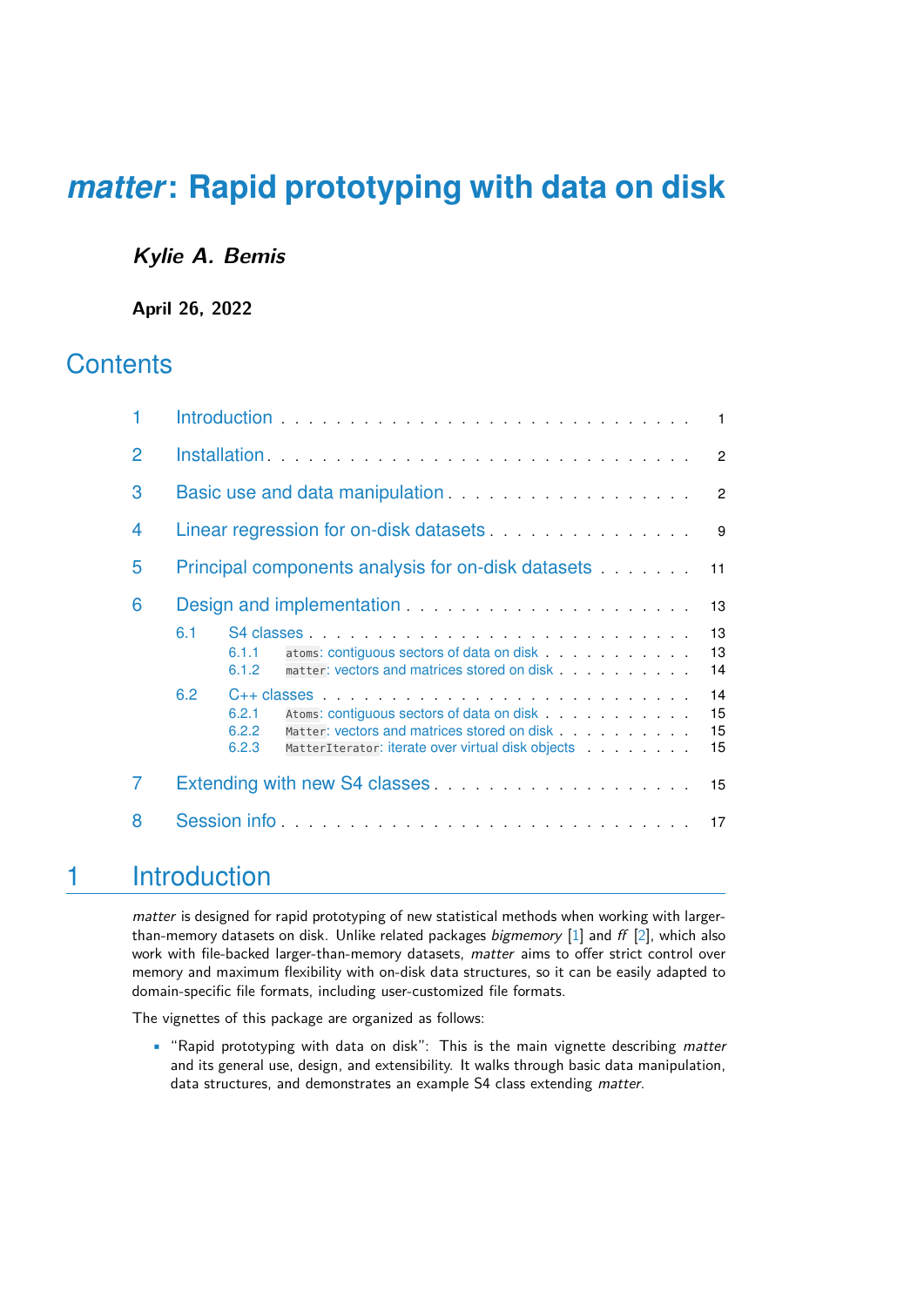- "Supplementary 1 Simulations and comparative benchmarks": This supplementary vignette re-works the simulated statistical analysis examples from this vignette using bigmemory and ff and provides some basic benchmarks and comparisons of the three packages.
- "Supplementary 2 3D mass spectrometry imaging case study": This supplementary vignette demonstrates using matter for principal components analysis on large experimental data, along with in-depth comparisons with bigmemory and ff on real data.

## <span id="page-1-0"></span>2 Installation

matter can be installed from Bioconductor using the following commands in R.

> install.packages("BiocManager")

<span id="page-1-1"></span>> BiocManager::install("matter")

## 3 Basic use and data manipulation

matter matrices and vectors can be initialized similarly to ordinary  $R$  matrices. When no file is given, a new temporary file is created in the default temporary file directory, which will be cleaned up later by either  $R$  or the operating system.

Here, we initialize a *matter* matrix with 10 rows and 5 columns. The resulting object is a subclass of the matter class, and stores file metadata that gives the location of the data on disk. In many cases, it can be treated as an ordinary  $R$  matrix.

```
> x <- matter_mat(data=1:50, nrow=10, ncol=5, datamode="double")
> x<10 row, 5 column> matter_matc :: out-of-memory numeric matrix
   [,1] [,2] [,3] [,4] [,5]
[1,] 1 11 21 31 41
[2,] 2 12 22 32 42
[3,] 3 13 23 33 43
[4,] 4 14 24 34 44
[5,] 5 15 25 35 45
[6,] 6 16 26 36 46
... ... ... ... ... ...
(6.9 KB real | 400 bytes virtual)
> x[j][1,1] [2] [3] [4] [5][1,] 1 11 21 31 41
[2,] 2 12 22 32 42
[3,] 3 13 23 33 43
[4,] 4 14 24 34 44
[5,] 5 15 25 35 45
[6,] 6 16 26 36 46
[7,] 7 17 27 37 47
[8,] 8 18 28 38 48
```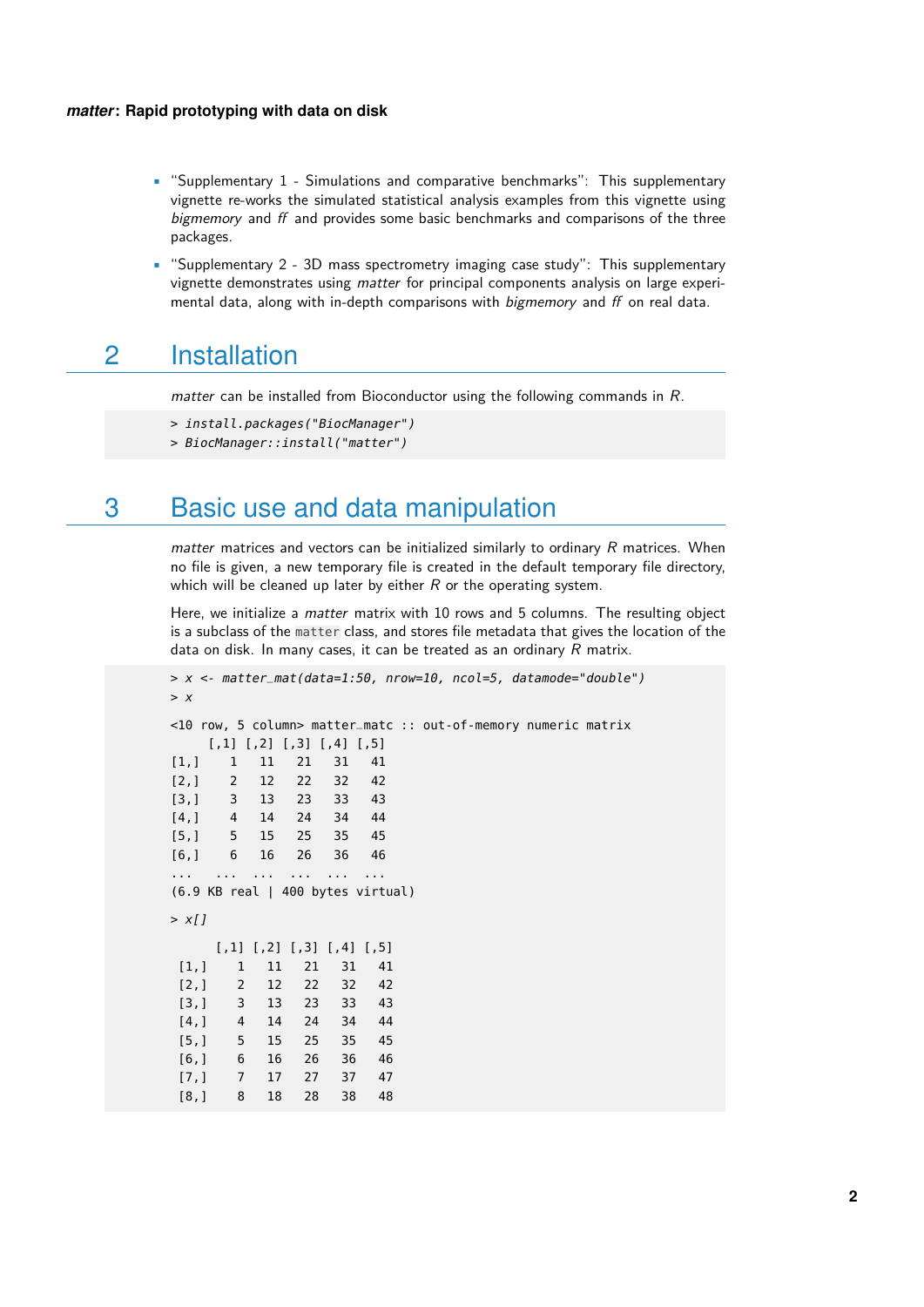| [9, 19, 19, 29, 39, 49] |  |  |  |
|-------------------------|--|--|--|
| [10.] 10 20 30 40 50    |  |  |  |

As seen above, this is a small toy example in which the in-memory metadata actually takes up more space than the size of the data stored on disk. For much larger datasets, the in-memory metadata will be a small fraction of the total size of the dataset on disk.

 $matter's$  matrices and vectors can be indexed into like ordinary  $R$  matrices and vectors.

| > x[1:4]  |                                 |                 |    |            |        |  |  |  |
|-----------|---------------------------------|-----------------|----|------------|--------|--|--|--|
|           | $[1,1]$ $[1,2]$ $[1,3]$ $[1,4]$ |                 |    |            | [7, 5] |  |  |  |
| [1,]      | $\mathbf{1}$                    | 11              | 21 | 31         | 41     |  |  |  |
| [2,]      | $\overline{2}$                  | 12              |    | 22 32      | 42     |  |  |  |
| [3,]      | $\overline{\mathbf{3}}$         |                 |    | 13 23 33   | 43     |  |  |  |
| [4,]      | $\overline{4}$                  |                 |    | 14  24  34 | 44     |  |  |  |
| > x1.3:41 |                                 |                 |    |            |        |  |  |  |
|           |                                 | $[1,1]$ $[1,2]$ |    |            |        |  |  |  |
| [1,]      | 21                              | 31              |    |            |        |  |  |  |
| [2,]      |                                 | 22 32           |    |            |        |  |  |  |
| [3,]      | 23                              | 33              |    |            |        |  |  |  |
| [4,1]     |                                 | 24 34           |    |            |        |  |  |  |
| [5,]      | 25                              | 35              |    |            |        |  |  |  |
| [6, ]     | 26                              | 36              |    |            |        |  |  |  |
| [7,]      | 27                              | 37              |    |            |        |  |  |  |
| [8,1      | 28                              | 38              |    |            |        |  |  |  |
| [9,1      | 29                              | 39              |    |            |        |  |  |  |
| [10,]     | 30                              | 40              |    |            |        |  |  |  |

We can assign names to matter\_vec vectors and row and column names to matter\_mat matrices.

```
> rownames(x) <- 1:10
> colnames(x) <- letters[1:5]
> x[j]a b c d e
1 1 11 21 31 41
2 2 12 22 32 42
3 3 13 23 33 43
4 4 14 24 34 44
5 5 15 25 35 45
6 6 16 26 36 46
7 7 17 27 37 47
8 8 18 28 38 48
9 9 19 29 39 49
10 10 20 30 40 50
```
matter provides methods for calculating summary statistics for its vectors and matrices, including some methods that do not exist in base  $R$ , such as colVars, which uses a memory-efficient running variance calculation that is accurate for large floating-point datasets [\[3\]](#page-17-2).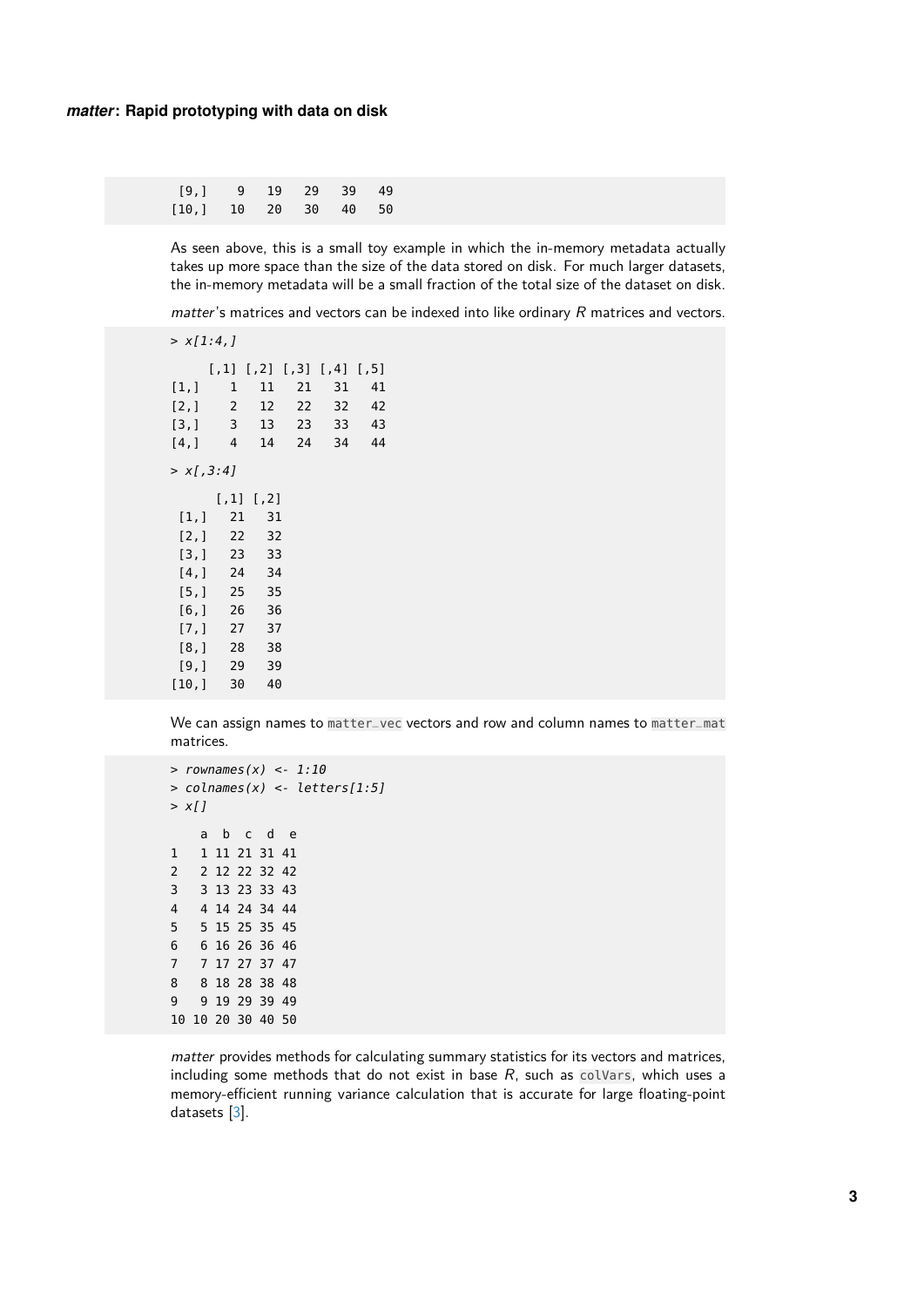```
> colSums(x)
 a b c d e
55 155 255 355 455
> colSums(x[])
a b c d e
55 155 255 355 455
> colVars(x)
     a b c d e
9.166667 9.166667 9.166667 9.166667 9.166667
> apply(x, 2, var)
     a b c d e
9.166667 9.166667 9.166667 9.166667 9.166667
```
One of the major advantages of the flexibility of *matter* is being able to treat data from multiple files as a single dataset. This is particularly useful if analysing data from a domain where each sample in an experiment generates large files, such as highresolution, high-throughput mass spectrometry imaging.

Below, we create a second matrix, and show its data is stored in a separate file. We then combine the matrices, and the result can be treated as a single matrix, despite originating from multiple files. Combining the matrices does not create new data or change the existing data on disk.

```
> y <- matter_mat(data=51:100, nrow=10, ncol=5, datamode="double")
> paths(x)
[1] "/tmp/RtmpOiJGY1/file270b6227778edb.bin"
> paths(y)
[1] "/tmp/RtmpOiJGY1/file270b6267101dd6.bin"
> z <- cbind(x, y)
> z<10 row, 10 column> matter_matc :: out-of-memory numeric matrix
     a b c d e ...
1 1 11 21 31 41 51 ...
2 2 12 22 32 42 52 ...
3 3 13 23 33 43 53 ...
4 4 14 24 34 44 54 ...
5 5 15 25 35 45 55 ...
6 6 16 26 36 46 56 ...
... ... ... ... ... ... ... ...
(12.3 KB real | 800 bytes virtual)
> z[j]a b c d e
1 1 11 21 31 41 51 61 71 81 91
2 2 12 22 32 42 52 62 72 82 92
3 3 13 23 33 43 53 63 73 83 93
```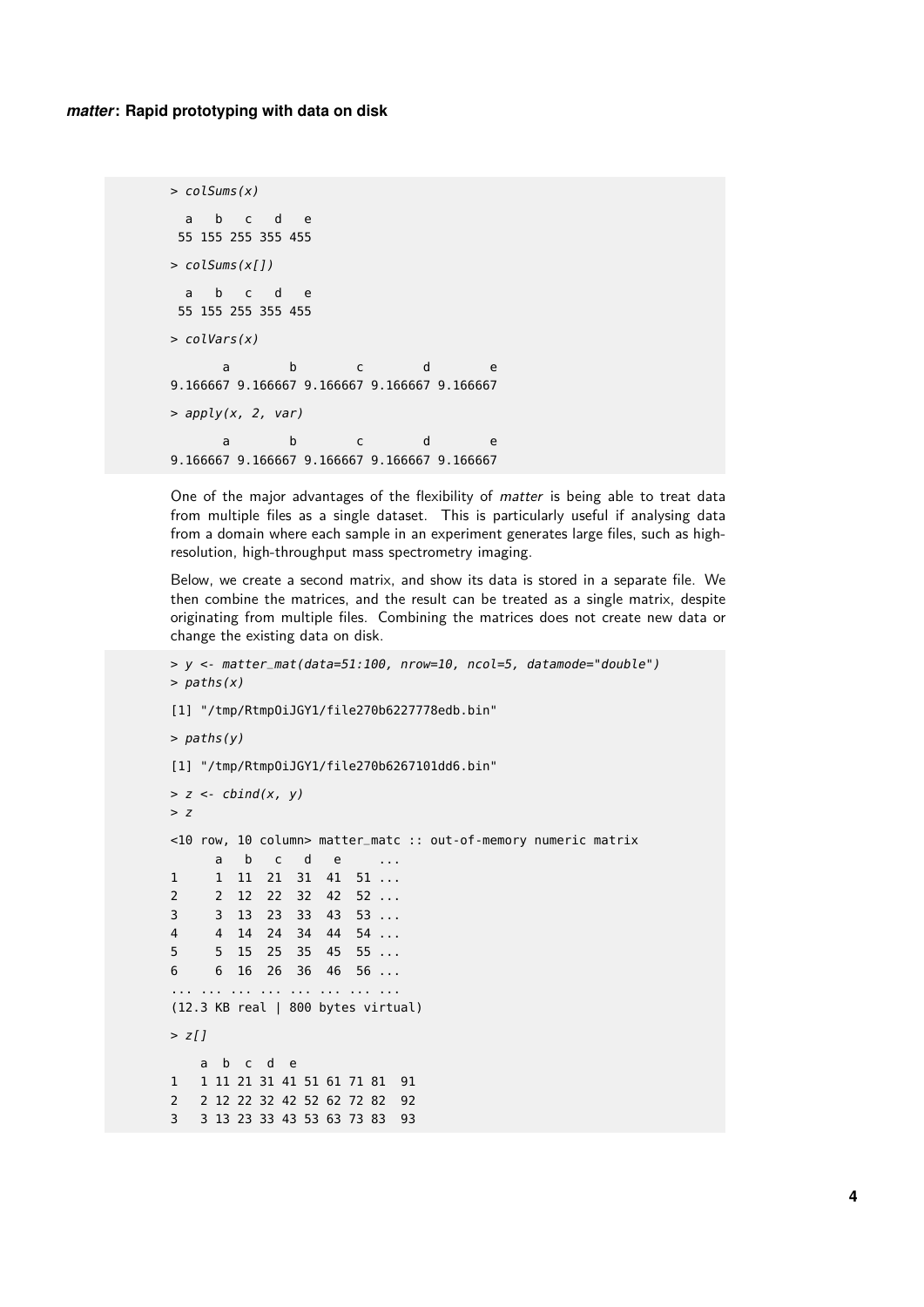| 4 |  |  |  |  | 4 14 24 34 44 54 64 74 84 94      |  |
|---|--|--|--|--|-----------------------------------|--|
| 5 |  |  |  |  | 5 15 25 35 45 55 65 75 85 95      |  |
| 6 |  |  |  |  | 6 16 26 36 46 56 66 76 86 96      |  |
|   |  |  |  |  | 7 7 17 27 37 47 57 67 77 87 97    |  |
| 8 |  |  |  |  | 8 18 28 38 48 58 68 78 88 98      |  |
| Q |  |  |  |  | 9 19 29 39 49 59 69 79 89 99      |  |
|   |  |  |  |  | 10 10 20 30 40 50 60 70 80 90 100 |  |

Note that matrices in *matter* are either stored in a column-major or a row-major format. The default is to use the column-major format, as  $R$  does. Column-major matrices are optimized for fast column-access, and assume that each column is stored contiguously or mostly-contiguously on disk. Conversely, row-major matrices are optimized for fast row-access, and make the same assumption for rows.

Since matter does support both column-major and row-major formats, transposing a matrix is a trivial operation in *matter* that only needs to change the matrix metadata, and doesn't touch the data on disk.

```
> t(x)<5 row, 10 column> matter_matr :: out-of-memory numeric matrix
  1 2 3 4 5 6 ...
a 1 2 3 4 5 6 ...
b 11 12 13 14 15 16 ...
c 21 22 23 24 25 26 ...
d 31 32 33 34 35 36 ...
e 41 42 43 44 45 46 ...
(7.1 KB real | 400 bytes virtual)
> rbind(t(x), t(y))<10 row, 10 column> matter_matr :: out-of-memory numeric matrix
    1 2 3 4 5 6 ...
a 1 2 3 4 5 6 ...
b 11 12 13 14 15 16 ...
c 21 22 23 24 25 26 ...
d 31 32 33 34 35 36 ...
e 41 42 43 44 45 46 ...
    51 52 53 54 55 56 ...
... ... ... ... ... ... ... ...
(12.3 KB real | 800 bytes virtual)
```
Note that this is equivalent to  $t$  (cbind(x, y)).

Below, we inspect the metadata associated with the different columns of  $\times$  using the atomdata method.

```
> atomdata(x)
<5 length, 5 group> atoms :: units of data
 group_id source_id datamode offset extent index_offset index_extent
1 1 1 double 0 10 0 10
2 2 1 double 80 10 0 10
3 3 1 double 160 10 0 10
4 4 1 double 240 10 0 10
```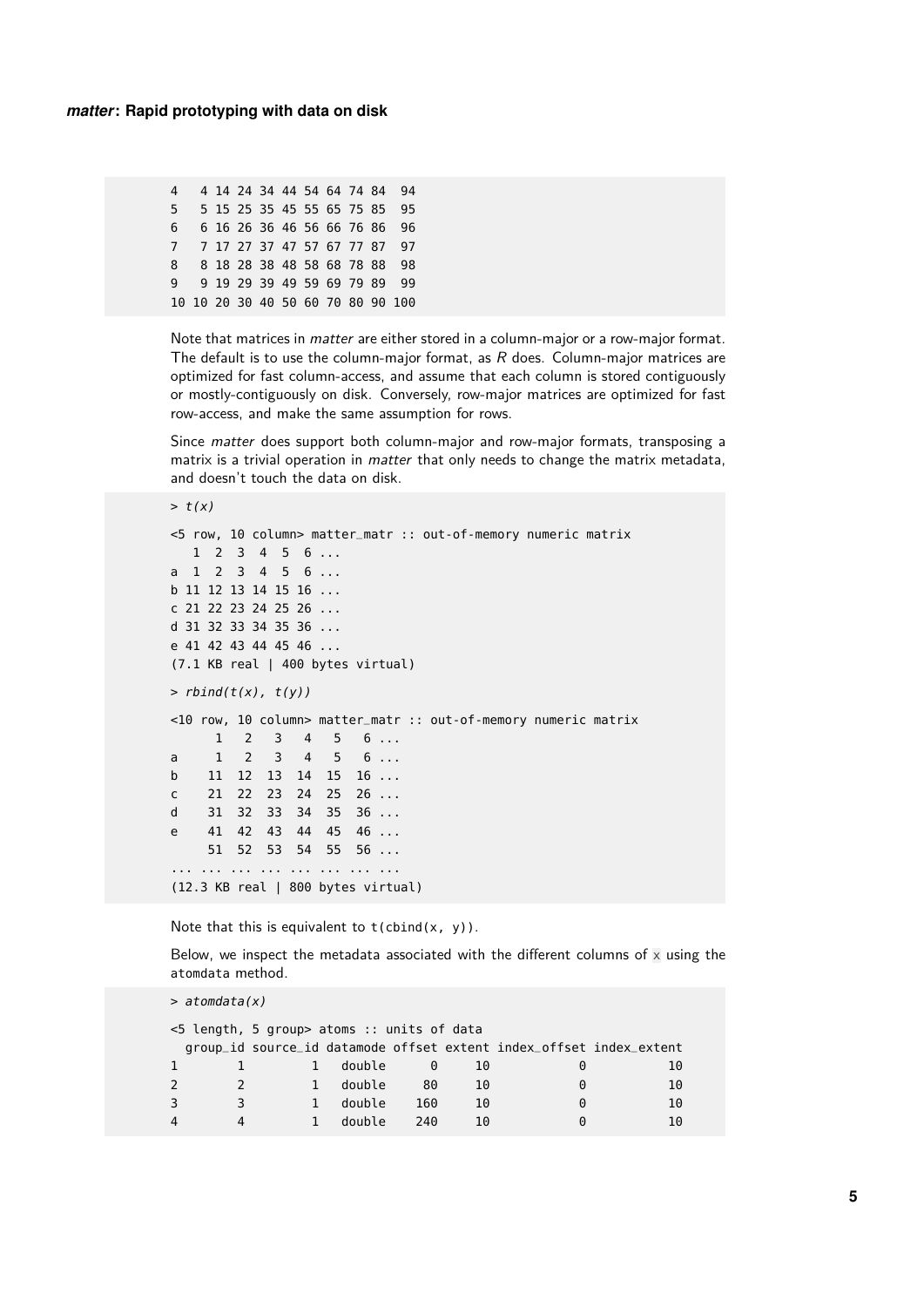|  |  |  | $\begin{array}{cccc} 1 & \text{double} & 320 & 10 \end{array}$ |  |  |  | 10 |
|--|--|--|----------------------------------------------------------------|--|--|--|----|
|--|--|--|----------------------------------------------------------------|--|--|--|----|

This shows the "atoms" that compose the matter object. An atom in matter is a single contiguous segment of a file on disk. In this case, each atom corresponds to a different column. Note that each atom has a byte offset and an extent (i.e., length) associated with it.

Now we show how to create a matter object from a pre-existing file. We will first create vectors corresponding to the second column of  $x$  and third column of  $y$ .

```
> x2 <- matter_vec(offset=80, extent=10, paths=paths(x), datamode="double")
> y3 <- matter_vec(offset=160, extent=10, paths=paths(y), datamode="double")
> cbind(x2, y3)[]
     [,1] [,2]
 [1,] 11 71
 [2,] 12 72
 [3,] 13 73
 [4,] 14 74
 [5,] 15 75
 [6,] 16 76
 [7,] 17 77
 [8,] 18 78
 [9,] 19 79
[10,] 20 80
> cbind(x[,2], y[,3])
  [,1] [,2]
1 11 71
2 12 72
3 13 73
4 14 74
5 15 75
6 16 76
7 17 77
8 18 78
9 19 79
10 20 80
```
We can even combine multiple on-disk vectors together before binding them all into a matrix.

```
> z < - \text{cbind}(c(x2, y3), c(y3, x2))> atomdata(z)
<4 length, 2 group> atoms :: units of data
 group_id source_id datamode offset extent index_offset index_extent
1 1 1 double 80 10 0 10
2 1 2 double 160 10 10 20
3 2 2 double 160 10 0 10
4 2 1 double 80 10 10 20
> z[J]
```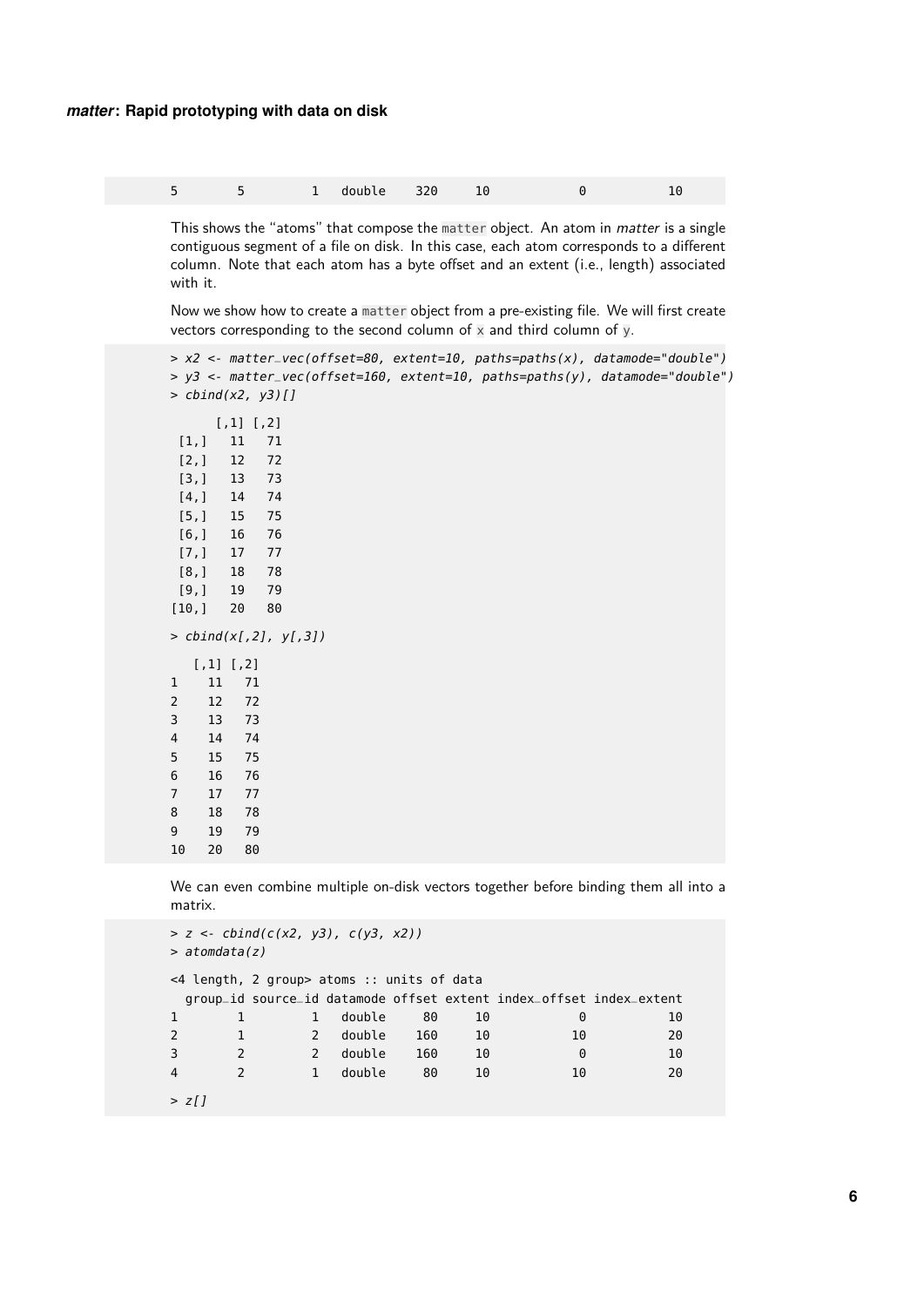|        | $[ ,1]$ | $[7,2]$ |
|--------|---------|---------|
| [1,]   | 11      | 71      |
| [2,]   | 12      | 72      |
| [3,]   | 13      | 73      |
| [4,]   | 14      | 74      |
| [5,]   | 15      | 75      |
| [6,]   | 16      | 76      |
| [7,]   | 17      | 77      |
| [8,]   | 18      | 78      |
| [9,]   | 19      | 79      |
| [10,]  | 20      | 80      |
| [11,]  | 71      | 11      |
| [12,]  | 72      | 12      |
| [13,]  | 73      | 13      |
| [14,]  | 74      | 14      |
| [15,1  | 75      | 15      |
| [16,1  | 76      | 16      |
| [17,1] | 77      | 17      |
| [18,]  | 78      | 18      |
| [19,]  | 79      | 19      |
| [20,]  | 80      | 20      |
|        |         |         |

This is a quick and easy way to build a dataset from many files, or even many segments of many files. Even if the resulting matrix would fit into memory, using matter can be a tidy, efficient way of reading complex binary data from multiple files into R.

Lastly, it is straightforward to coerce common base R types to their matter object equivalents using as.matter. This includes raw, logical, integer, numeric, and character vectors, integer and numeric matrices, and data frames.

```
> v1 < -1:10> v2 <- as.matter(v1)
> v2
<10 length> matter_vec :: out-of-memory integer vector
 [1] [2] [3] [4] [5] [6] ...
  1 2 3 4 5 6 ...
(6.6 KB real | 40 bytes virtual)
> v2[][1] 1 2 3 4 5 6 7 8 9 10
> m1 < -diag(3)> m2 < -as.matter(m1)> m2
<3 row, 3 column> matter_matc :: out-of-memory numeric matrix
    [,1] [,2] [,3]
[1,] 1 0 0
[2,] 0 1 0
[3,] 0 0 1
(6.8 KB real | 72 bytes virtual)
> m2[]
```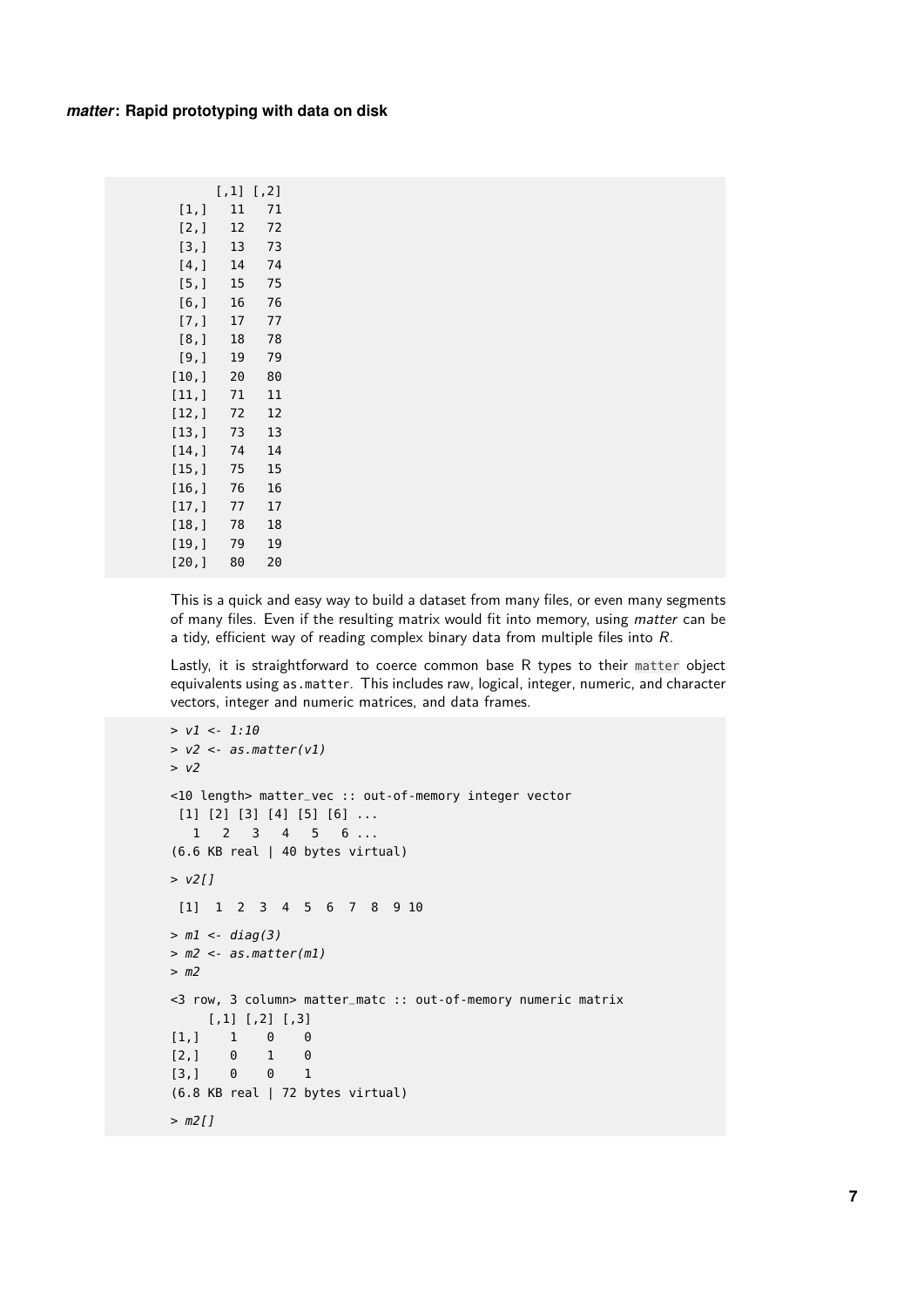```
[1,1] [2,2] [3,3][1,] 1 0 0
[2,] 0 1 0[3,] 0 0 1
> s1 <- letters[1:10]
> s2 <- as.matter(s1)
> s2<10 length> matter_str :: out-of-memory character vector
[1] ...
 a ...
(13.6 KB real | 10 bytes virtual)
> s2[]
[1] "a" "b" "c" "d" "e" "f" "g" "h" "i" "j"
> df1 <- data.frame(a=v1, b=s1, stringsAsFactors=FALSE)
> df2 <- as.matter(df1)
> df2<10 row, 2 column> matter_df :: out-of-memory data frame
        a b
  <matter_vec> <matter_str>
[1,] 1 a
[2,] 2 b
[3,] 3 c
[4,] 4 d
[5,] 5 e
[6,] 6 f
... ... ...
(24.2 KB real | 50 bytes virtual)
> df2[]a b
1 1 a
2 2 b
3 3 c
4 4 d
5 5 e
6 6 f
7 7 g
8 8 h
9 9 i
10 10 j
```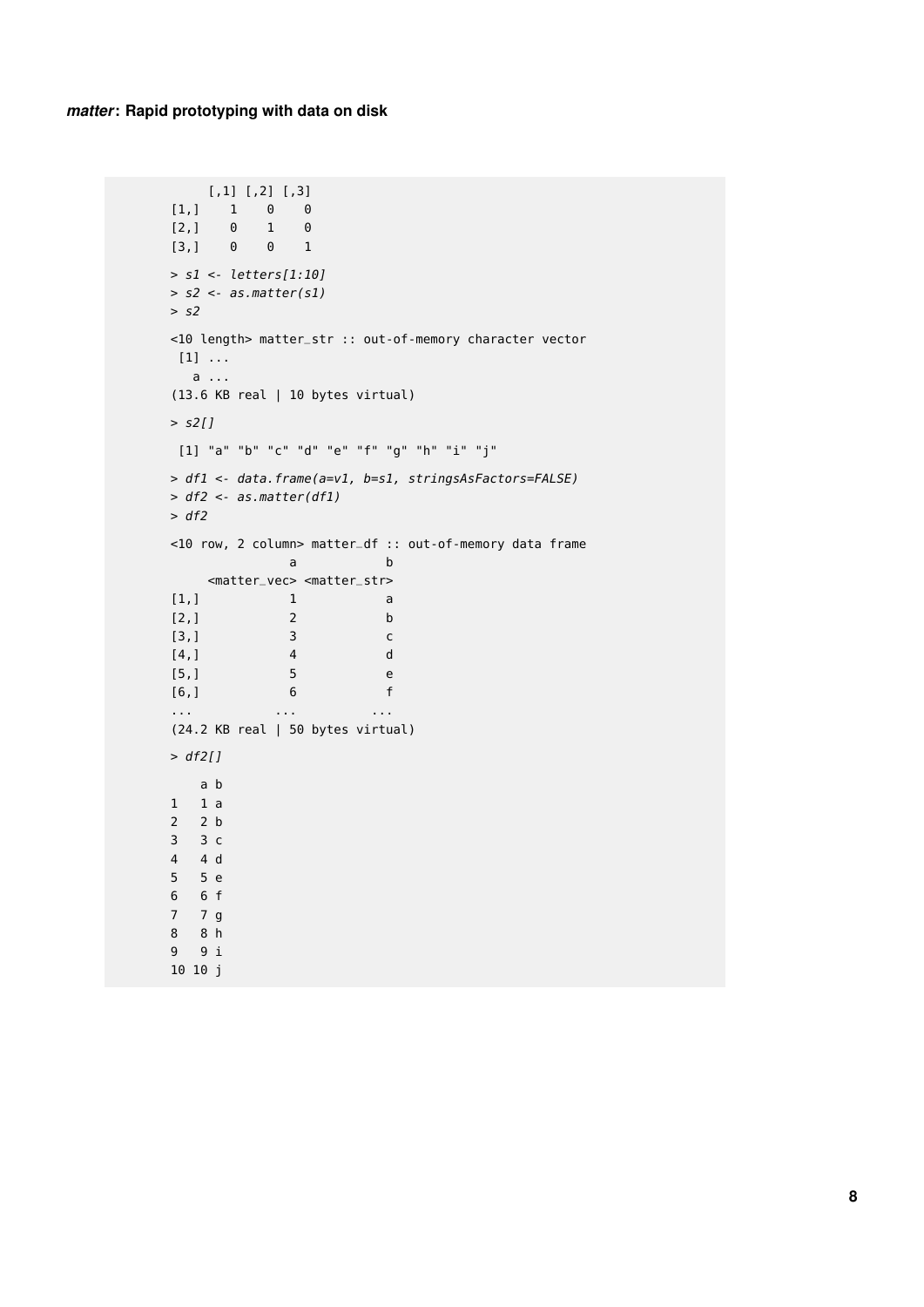## 4 Linear regression for on-disk datasets

matter is designed to provide a statistical computing environment for larger-thanmemory datasets on disk. To facilitate this, matter provides a method for fitting of linear models for matter matrices through the biglm package [\[4\]](#page-17-3). matter provides a wrapper for  $big/m$ 's bigglm function that works with matter\_mat matrices, which we demonstrate below.

First, we simulate some data appropriate for linear regression.

```
> set.seed(81216)
> n < -1.5e7> p < -9> b < -runif(p)
> names(b) <- paste\theta("x", 1:p)
> data <- matter_mat(nrow=n, ncol=p + 1, datamode="double")
> colnames(data) <- c(names(b), "y")
> data[, p + 1] <- rnorm(n)
> for ( i in 1:p ) {
+ xi \leftarrow rnorm(n)+ data[, i] \leftarrow xi+ data[, p + 1] < data[, p + 1] + xi * b[i]+ }
> data
<15000000 row, 10 column> matter_matc :: out-of-memory numeric matrix
                   x1 x2 x3[1,] -0.453304707309984 0.599514365390825 -0.139239535887671
[2,] -1.603559736225 0.586236619258292 -0.542127512351654
[3,] 0.229209735172422 0.513837718689535 -1.7860077480016
[4,] -1.38862864778614 0.14118915810331 0.316660657477085
[5,] -0.364736562099852 0.431528195005573 1.18603276861004
[6,] -0.0720483755681418 0.274472405163109 -0.673054075893344
... ... ... ...
                   x4 x5 x6 ...
[1,] 0.367485841409887 1.40009227364354 0.555570751192535 ...
[2,] -0.361011198922584 -0.49305815460934 0.754944252355442 ...
[3,] 1.53126321562766 0.355754776323664 -0.609381118269745 ...
[4,] -0.0839640429634791 0.962935124371361 0.344339708039398 ...
[5,] -1.13518455259198 0.538644519901222 1.14261252422883 ...
[6,] 0.0347246884382338 0.213869123415239 0.592388565059538 ...
... ... ... ... ...
(14 KB real | 1.2 GB virtual)
> head(data)
            x1 x2 x3 x4 x5 x6
[1,] -0.45330471 0.5995144 -0.1392395 0.36748584 1.4000923 0.5555708
[2,] -1.60355974 0.5862366 -0.5421275 -0.36101120 -0.4930582 0.7549443
[3,] 0.22920974 0.5138377 -1.7860077 1.53126322 0.3557548 -0.6093811
[4,] -1.38862865 0.1411892 0.3166607 -0.08396404 0.9629351 0.3443397
[5,] -0.36473656 0.4315282 1.1860328 -1.13518455 0.5386445 1.1426125
[6,] -0.07204838 0.2744724 -0.6730541 0.03472469 0.2138691 0.5923886
```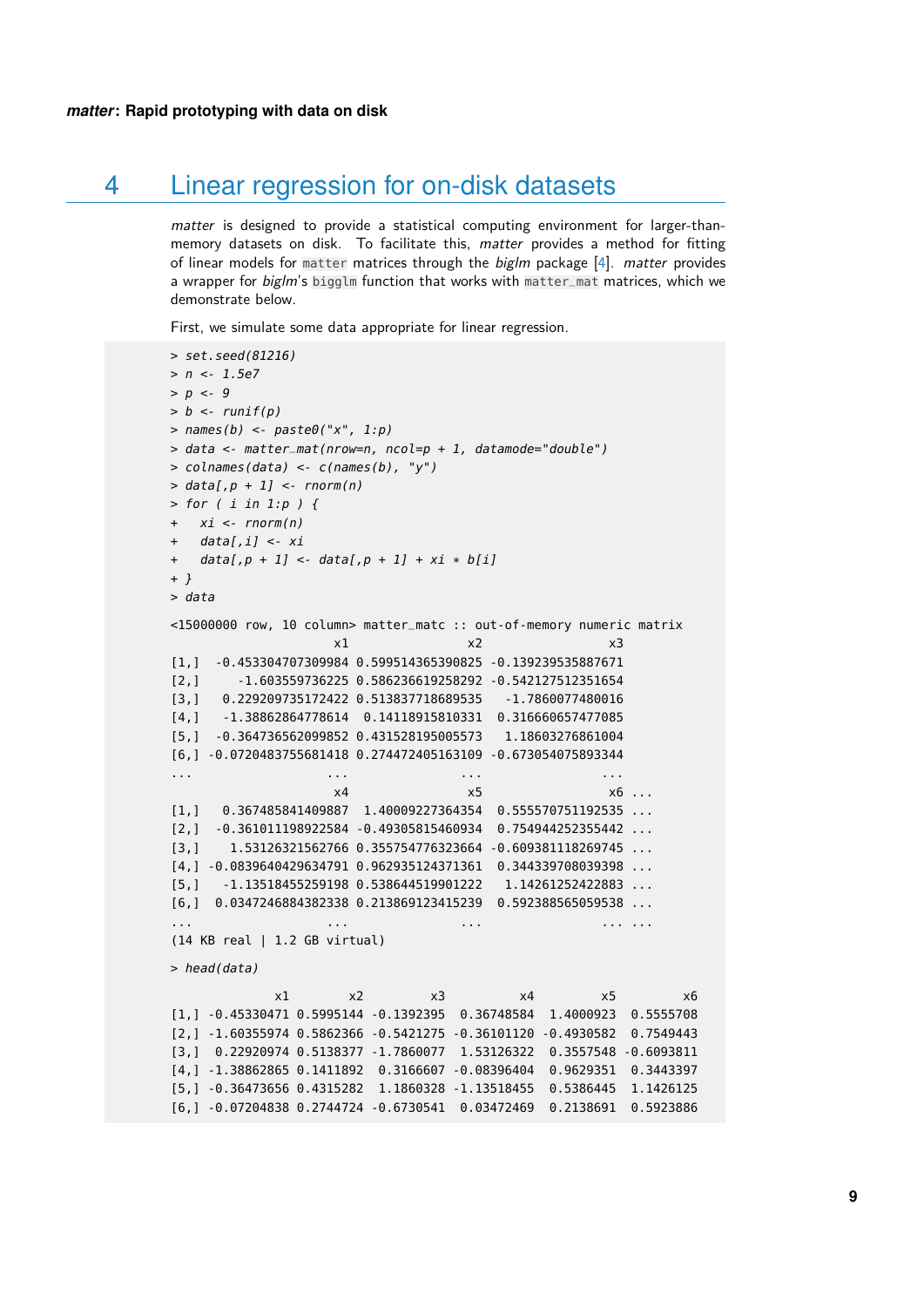x7 x8 x9 y [1,] -2.4031764 -0.57037899 -0.4356390 0.2280728 [2,] -0.1348020 0.05384544 -0.5209713 0.3358334 [3,] 1.0381120 0.72976777 0.9689488 3.8910764 [4,] -1.5310565 -0.44875206 -1.1320185 -0.8646491 [5,] 0.2239818 1.40000992 -0.9843404 1.8709778 [6,] 0.4852140 -0.29082018 1.0831832 1.5140973

This creates a 1.2 GB dataset on disk, but only about 12 KB of metadata is stored in memory.

Now we calculate some statistical summaries using matter's apply method for mat ter\_mat matrices.

> apply(data, 2, mean)

x1 x2 x3 x4 x5 2.962621e-04 -2.596339e-04 -2.729651e-04 3.014581e-05 -5.893552e-05 x6 x7 x8 x9 y -2.835383e-04 -1.309537e-04 -9.810476e-05 -1.404680e-04 -3.225581e-04 > apply(data, 2, var) x1 x2 x3 x4 x5 x6 x7 1.0003094 0.9996336 0.9990518 1.0003654 0.9999593 0.9995961 0.9999286 x8 x9 y 1.0001395 0.9996875 4.4527319

We could also have used colMeans and colVars, which are specialized to be faster and more memory efficient.

Now we fit the linear model to the data using the bigglm method for matter\_mat matrices. Note that it requires a formula, and (unfortunately) it does not allow  $y \sim .$ so all variables must be stated explicitly.

```
> fm \leq 2 as.formula(paste\theta("y \sim ", paste\theta(names(b), collapse=' + ");> bigglm.out <- bigglm(fm, data=data, chunksize=10000)
```

```
> summary(bigglm.out)
```

```
Large data regression model: bigglm(formula, getNextDataChunk, ...)
Sample size = 1.5e+07Coef (95% CI) SE p
(Intercept) 0.0004 -0.0001 0.0009 3e-04 0.1001
x1 0.1689 0.1684 0.1695 3e-04 0.0000
x2 0.9572 0.9566 0.9577 3e-04 0.0000
x3 0.3801 0.3796 0.3806 3e-04 0.0000
x4 0.6042 0.6037 0.6048 3e-04 0.0000
x5 0.5198 0.5193 0.5203 3e-04 0.0000
x6 0.6926 0.6921 0.6931 3e-04 0.0000
x7 0.8374 0.8369 0.8380 3e-04 0.0000
x8 0.4616 0.4610 0.4621 3e-04 0.0000
x9 0.5782 0.5777 0.5788 3e-04 0.0000
> cbind(coef(bigglm.out)[-1], b)
```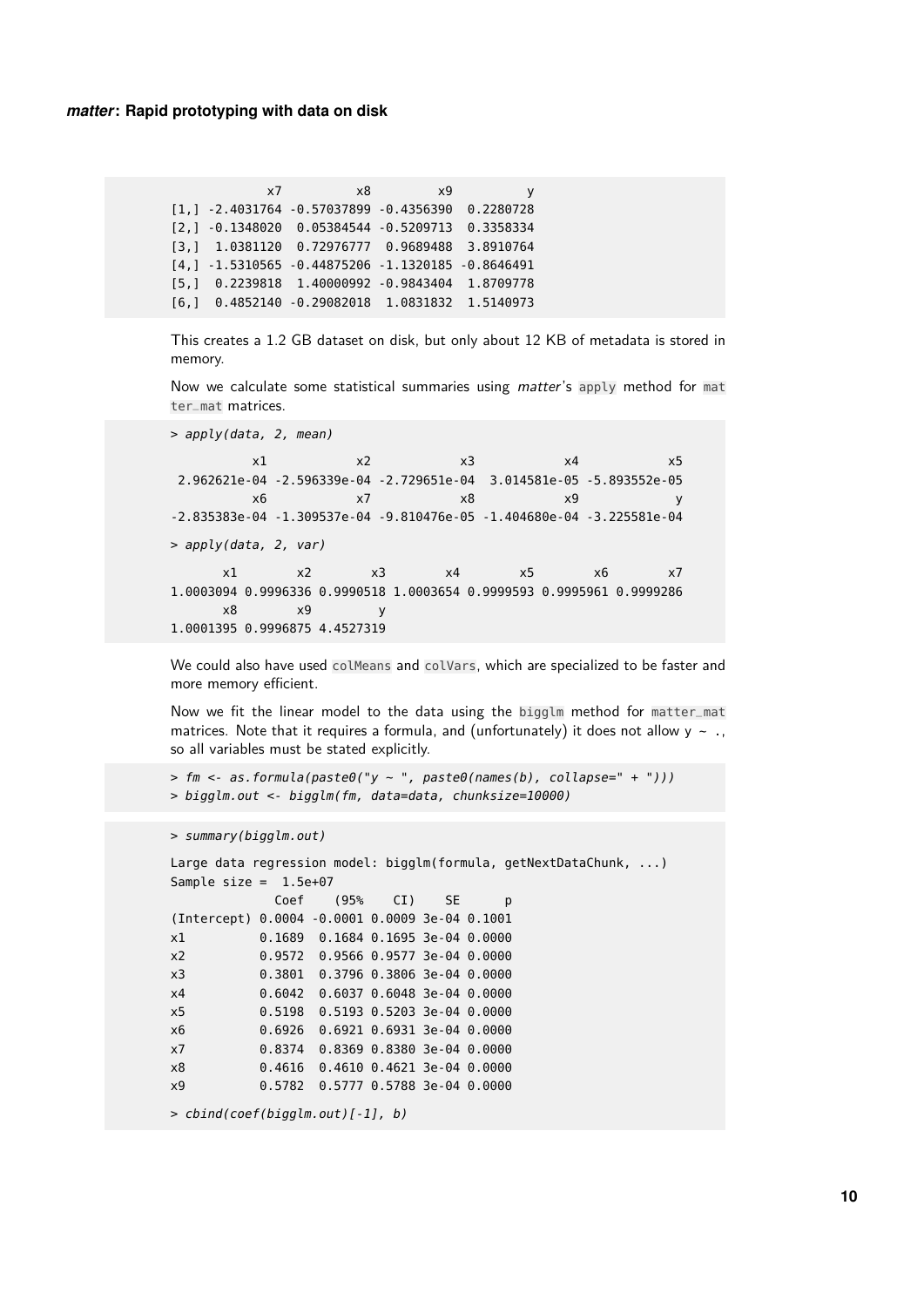b x1 0.1689408 0.1689486 x2 0.9571547 0.9574388 x3 0.3800765 0.3802078 x4 0.6042379 0.6043915 x5 0.5198087 0.5194832 x6 0.6926179 0.6927430 x7 0.8374374 0.8373628 x8 0.4615518 0.4617963 x9 0.5782414 0.5775168

On a 2012 retina MacBook Pro with 2.6 GHz Intel CPU, 16 GB RAM, and 500 GB SSD, fitting the linear model takes 40 seconds and uses an additional 400 MB of memory overhead. The max amount of memory used while fitting the model was only 650 MB, for the 1.2 GB dataset. This memory usage can be controlled further by using the chunksize argument in bigglm or by specifying a different chunksize for the matter object.

## <span id="page-10-0"></span>5 Principal components analysis for on-disk datasets

Because matter provides basic linear algebra for on-disk matter\_mat matrices with inmemory R matrices, it opens up the possibility for the use of many iterative statistical methods which can operate on only small portions of the data at a time.

For example, matter\_mat matrices are compatible with the *irlba* package, which performs efficient, bounded-memory singular value decomposition (SVD) of matrices, and which can therefore be used for efficient principal components analysis (PCA) of large datasets [\[5\]](#page-17-4).

For convenience, matter provides a prcomp method for performing PCA on matter\_mat matrices using the irlba method from the *irlba* package, as demonstrated below.

First, we simulate some data appropriate for principal components analysis.

```
> set.seed(81216)
> n < -1.5e6> p < -100> data <- matter_mat(nrow=n, ncol=p, datamode="double")
> for ( i in 1:10 )
+ data[, i] \leq (1:n)/n + rnorm(n)> for ( i in 11:20 )
+ data[,i] <- (n:1)/n + rnorm(n)
> for ( i in 21:p )
+ data[,i] <- rnorm(n)
> data
<1500000 row, 100 column> matter_matc :: out-of-memory numeric matrix
                 [,1] [,2] [,3]
[1,] -0.958327568702475 0.275577524187204 -0.887233408757262
[2,] -0.30493385040673 1.25830000385754 -0.372366320827122
[3,] 0.0488585855039826 0.334930568225928 0.195463902180222
[4,] 0.983679567123134 0.0170175309380552 0.691561717217739
```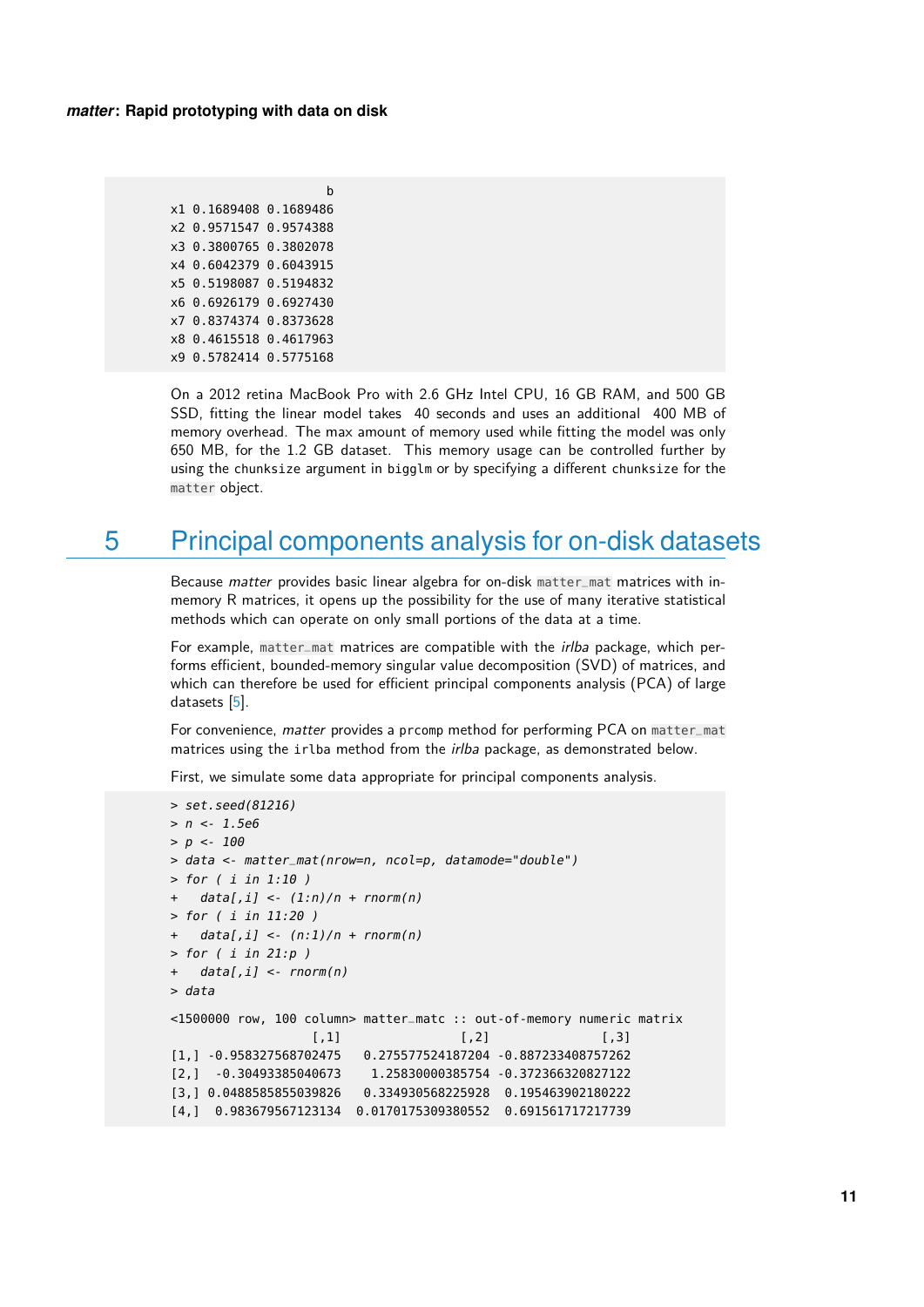```
[5,] 0.195548337074337 0.00813590794917924 -0.419399442896796
[6,] 1.87532041011494 1.20399768501766 1.21652000363223
... ... ... ...
                [ ,4] [,5] [,6] ...
[1,] -1.77270213007981 -0.963877538872828 -0.994567853310815 ...
[2,] -0.460991028635869 -0.520983285747269 -0.30604472854568 ...[3,] 0.0976829967454221 0.4287921961907 -1.27785736097015 ...
[4,] -0.349494137163228 \quad 0.195244566791897 \quad -0.194911009269911 \quad \ldots[5,] -0.050063674723078 0.438584851998696 -0.995859895958513 ...
[6,] -1.06033279494112 -0.428354335544101 -0.917993930577563 ...
... ... ... ... ...
(13.3 KB real | 1.2 GB virtual)
```
This again creates a 1.2 GB dataset on disk, but only about 12 KB of metadata is stored in memory. More metadata is stored compared to the previous example, because the matrix has more columns, and it is stored as a column-major matter\_matc matrix with independent metadata for each column.

Note that, in the simulated data, only the first twenty variables show systematic variation, with the first ten variables varying distinctly from the next ten variables.

First we calculate the variance for each column.

```
> var.out <- colVars(data)
> plot(var.out, type='h', ylab="Variance")
```
This takes only 7 seconds and uses less than 30 KB of additional memory. The maximum amount of memory used while calculating the variance for all columns of the 1.2 GB dataset is only 27 MB.

Note that the irlba function has an optional argument mult which allows specification of a custom matrix multiplication method, for use with packages such as *bigmemory* and  $ff$ . This is especially useful since it allows a transpose=TRUE argument, so that the identity  $t(t(B)$  %\*% A) can be used in place of  $t(A)$  %\*% B) when transposition is an expensive operation. However, this is not necessary for matter, since transposition is a trivial operation for matter\_mat matrices.

Implicit scaling and centering is supported in matter, so the data can be scaled and centered without changing the data on disk or the additional overhead of storing a scaled version of the data.

Unlike the default prcomp method for ordinary  $R$  matrices, this version supports an argument n for specifying the number of principal components to calculate.

> prcomp.out <- prcomp(data, n=2, center=FALSE, scale.=FALSE)

On a 2012 retina MacBook Pro with 2.6 GHz Intel CPU, 16 GB RAM, and 500 GB SSD, calculating the first two principal components takes 100 seconds and uses an additional 450 MB of memory overhead. The max amount of memory used during the computation was only 700 MB, for the 1.2 GB dataset.

Now we plot the first two principal components.

```
> plot(prcomp.out$rotation[,1], type='h', ylab="PC 1")
```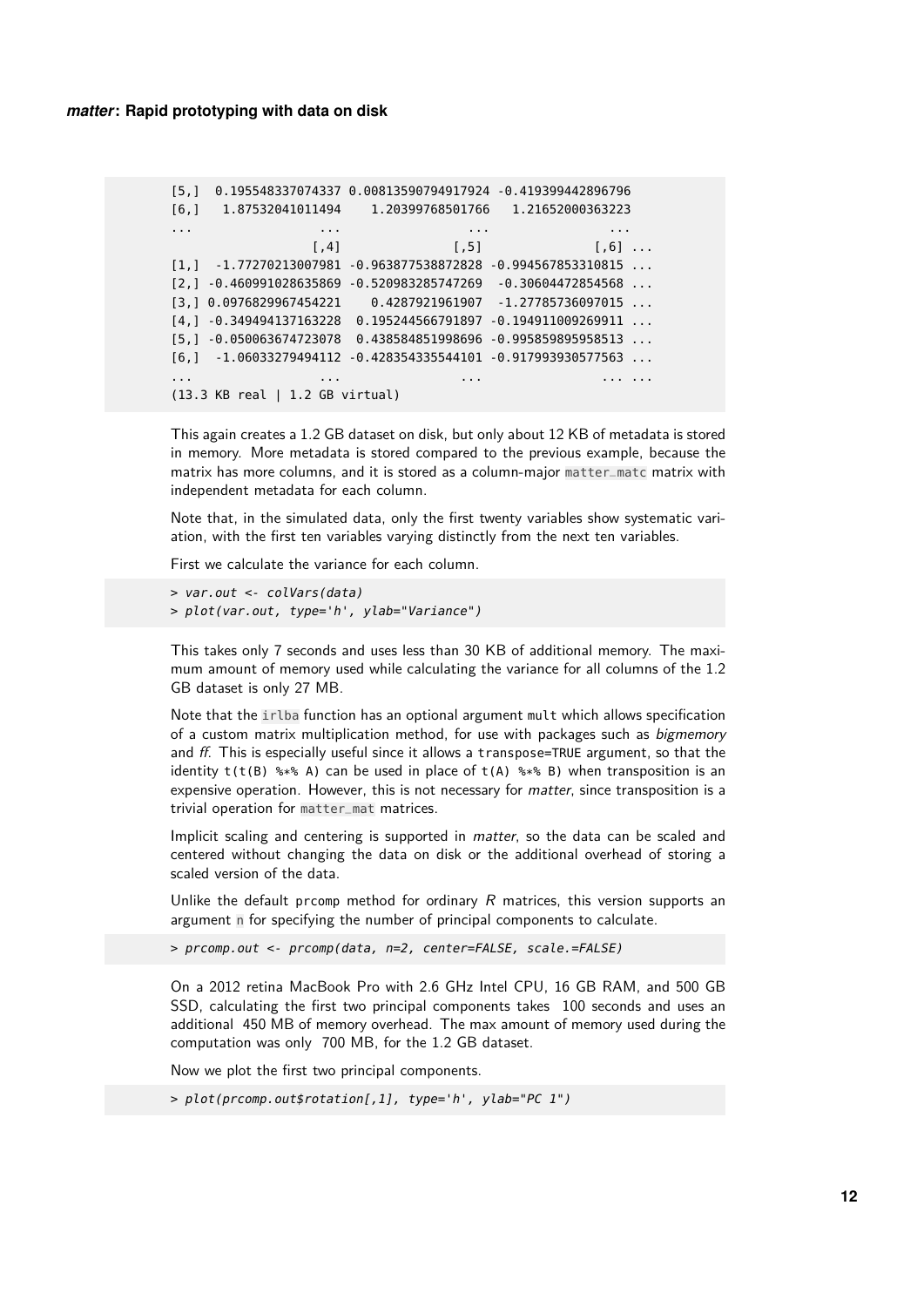> plot(prcomp.out\$rotation[,2], type='h', ylab="PC 2")



**Figure 1: Principal components analysis for on-disk dataset**

As shown in the plots of the first and second principal components, the first PC shows that most of the variation in the data occurs in the first twenty variables, while the second PC distinguishes the first ten variables from the next ten variables.

## <span id="page-12-0"></span>6 Design and implementation

The matter package is designed with several goals in mind. Like the *bigmemory* and ff packages, it seeks to make statistical methods scalable to larger-than-memory datasets by utilizing data-on-disk. Unlike those packages, it seeks to make domain-specific file formats (such as Analyze 7.5 and imzML for MS imaging experiments) accessible from disk directly without additional file conversion. It seeks to have a minimal memory footprint, and require minimal developer effort to use, while maintaining computational efficiency wherever possible.

### <span id="page-12-1"></span>6.1 S4 classes

matter utilizes S4 classes to implement on-disk matrices in a way so that they can be seamlessly accessed as if they were ordinary  $R$  matrices. These are the atoms class and the matter class. The atoms class is not exported to the user, who only interacts with the matter class and matter objects to create and manipulate on-disk matrices.

### <span id="page-12-2"></span>6.1.1 atoms: contiguous sectors of data on disk

By analogy to  $R$ 's notion of "atomic" vectors, the atoms class uses the notion of contiguous "atomic" sectors of disk. Each "atom" in an atoms object gives the location of one block of contiguous data on disk, as denoted by a file path, an byte offset from the beginning of the file, a data type, and the number of data elements (i.e., the length) of the atom. An atoms object may consist of many atoms from multiple files and multiple locations on disk, while ultimately representing a single vector or row or column of a matrix. The "atoms" may be arranged into group, corresponding to rows or columns of a matrix, margins of an array, elements of a list, etc.

Structure:

- natoms: the number of atoms
- ngroups: the number of groups
- group\_id: which group each atom belongs to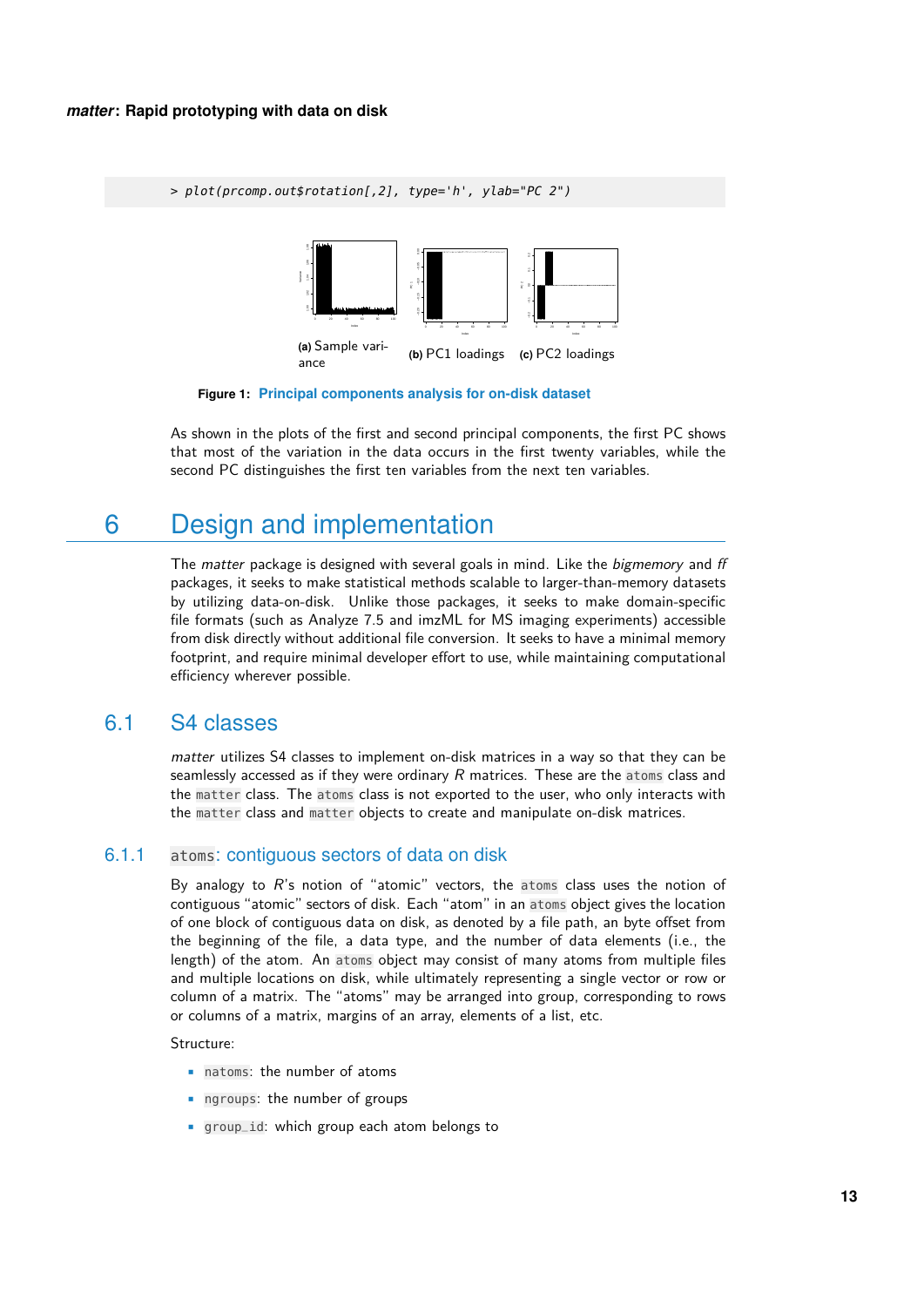- source\_id: the ID's of the file paths where each atom is located
- datamode: the type of data (short, int, long, float, double) for each atom
- offset: each atom's byte offset from the beginning of the file
- extent: the length of each atom
- index\_offset: the cumulative index of the first element of each atom
- index\_extent: the cumulative one-past-the-end index of each atom

The atoms class has a  $C++$  backend in the Atoms  $C++$  class.

#### <span id="page-13-0"></span>6.1.2 matter: vectors and matrices stored on disk

A matter object is made of one or more atoms objects, and represents a vector or matrix. It includes additional metadata such as dimensions and row names or column names.

Structure:

- data: one or more atoms objects
- datamode: the type of data (integer, numeric) for the represented vector or matrix
- paths: the paths to the files used by the atoms objects
- filemode: should the files be open for read/write, or read-only?
- chunksize: how large the chunk sizes should be for calculations that operate on chunks of the dataset
- length: the total length of the dataset
- dim: the extent of each dimension (for a matrix)
- names: the names of the data elements (e.g., for a vector)
- dimnames: the names of the dimensions (e.g., for a matrix)
- ops: delayed operations registered to the object

A matter\_vec vector contains a single atoms object that represents all of the atoms of the vector. The matter\_mat matrix class has two subtypes for column-major (mat ter\_matc) and row-major (matter\_matr) matrices. A column-major matter\_matc matrix has one atoms object for each column, while a row-major matter\_matr matrix has one atoms object for each row.

The matter class has a  $C++$  backend in the Matter  $C++$  class.

### <span id="page-13-1"></span>6.2 C++ classes

<span id="page-13-2"></span>matter utilizes a  $C_{++}$  backend to access the data on disk and transform it into the appropriate representation in R. Although these classes correspond to S4 classes in  $R$ , and are responsible for most of the computational work, all of the required metadata is stored in the S4 classes in R, and are simply read by the  $C++$  classes. This means that matter never depends on external pointers, which makes it trivial to share mat ter vectors and matter matrices between R sessions that have access to the same filesystem.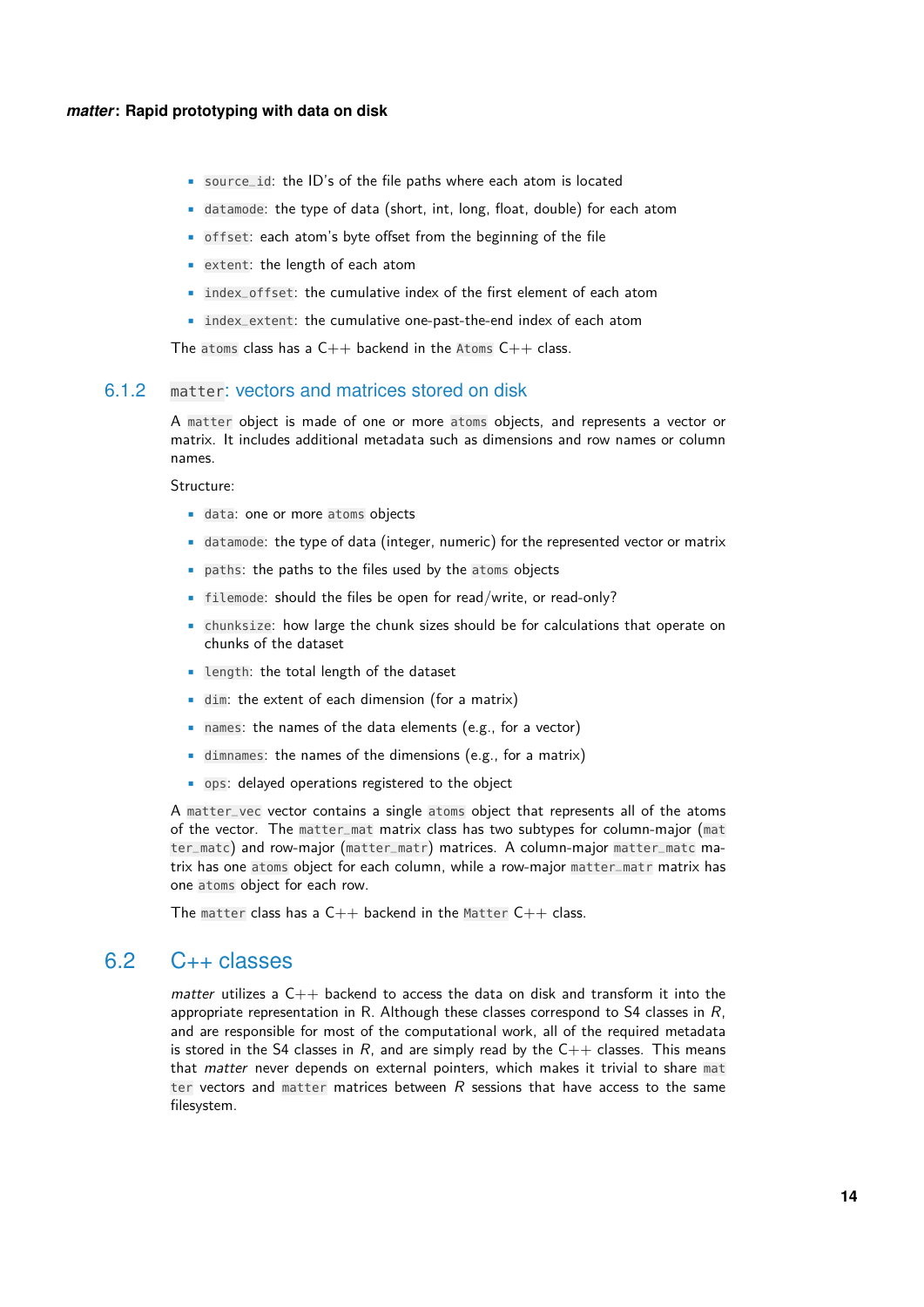### 6.2.1 Atoms: contiguous sectors of data on disk

The Atoms  $C++$  class is responsible for reading and writing the data on disk, based on its metadata. For computational efficiency, it tries to perform sequential reads over random read/writes whenever possible, while minimizing the total number of atomic read/writes on disk.

### <span id="page-14-0"></span>6.2.2 Matter: vectors and matrices stored on disk

The Matter  $C++$  class is responsible for transforming the data read by the Atoms class into a format appropriate for R. This may include re-arranging contiguous data that has been read sequentially into a different order, either due to the inherent organization of the dataset, or as requested by the user in R.

### <span id="page-14-1"></span>6.2.3 MatterIterator: iterate over virtual disk objects

The MatterIterator  $C++$  class acts similarly to an iterator, and allows buffered iteration over a Matter object. It can either iterate over the whole dataset (for both vectors and matrices), or over a single column for column-major matrices, or over a single row for row-major matrices.

A MatterIterator object will load portions of the dataset (as many elements as the chunksize at once) into memory, and then free that portion of the data and load a new chunk, as necessary. This buffering is handled automatically by the class, and code can treat it as a regular iterator. This allows seamless and simple iteration over Matter objects while maintaining strict control over the memory footprint of the calculation.

## <span id="page-14-2"></span>7 Extending with new S4 classes

The *matter* package is intended to be extensible to any uncompressed, open-source format. For example, the Cardinal package uses matter to attach Analyze 7.5 and imzML datasets, which are popular open-source data formats in mass spectrometry imaging. The flexibility of *matter* in terms of specifying custom file formats with a high degree of control distinguishes it from other packages for working with large, on-disk datasets in R.

In this section, we demonstrate how one could create a custom S4 class for genomics sequencing data.

We begin by creating a small toy example of a FASTQ file with only two sample reads from a larger library  $[6]$  and writing them to disk.

```
> seqs <- c("@SRR001666.1 071112_SLXA-EAS1_s_7:5:1:817:345 length=72",
+ "GGGTGATGGCCGCTGCCGATGGCGTCAAATCCCACCAAGTTACCCTTAACAACTTAAGGGTTTTCAAATAGA",
+ "+SRR001666.1 071112_SLXA-EAS1_s_7:5:1:817:345 length=72",
+ "IIIIIIIIIIIIIIIIIIIIIIIIIIIIII9IG9ICIIIIIIIIIIIIIIIIIIIIDIIIIIII>IIIIII/",
+ "@SRR001666.2 071112_SLXA-EAS1_s_7:5:1:801:338 length=72",
+ "GTTCAGGGATACGACGTTTGTATTTTAAGAATCTGAAGCAGAAGTCGATGATAATACGCGTCGTTTTATCAT",
+ "+SRR001666.2 071112_SLXA-EAS1_s_7:5:1:801:338 length=72",
         + "IIIIIIIIIIIIIIIIIIIIIIIIIIIIIIII6IBIIIIIIIIIIIIIIIIIIIIIIIGII>IIIII-I)8I")
> file <- tempfile()
> writeLines(seqs, file)
```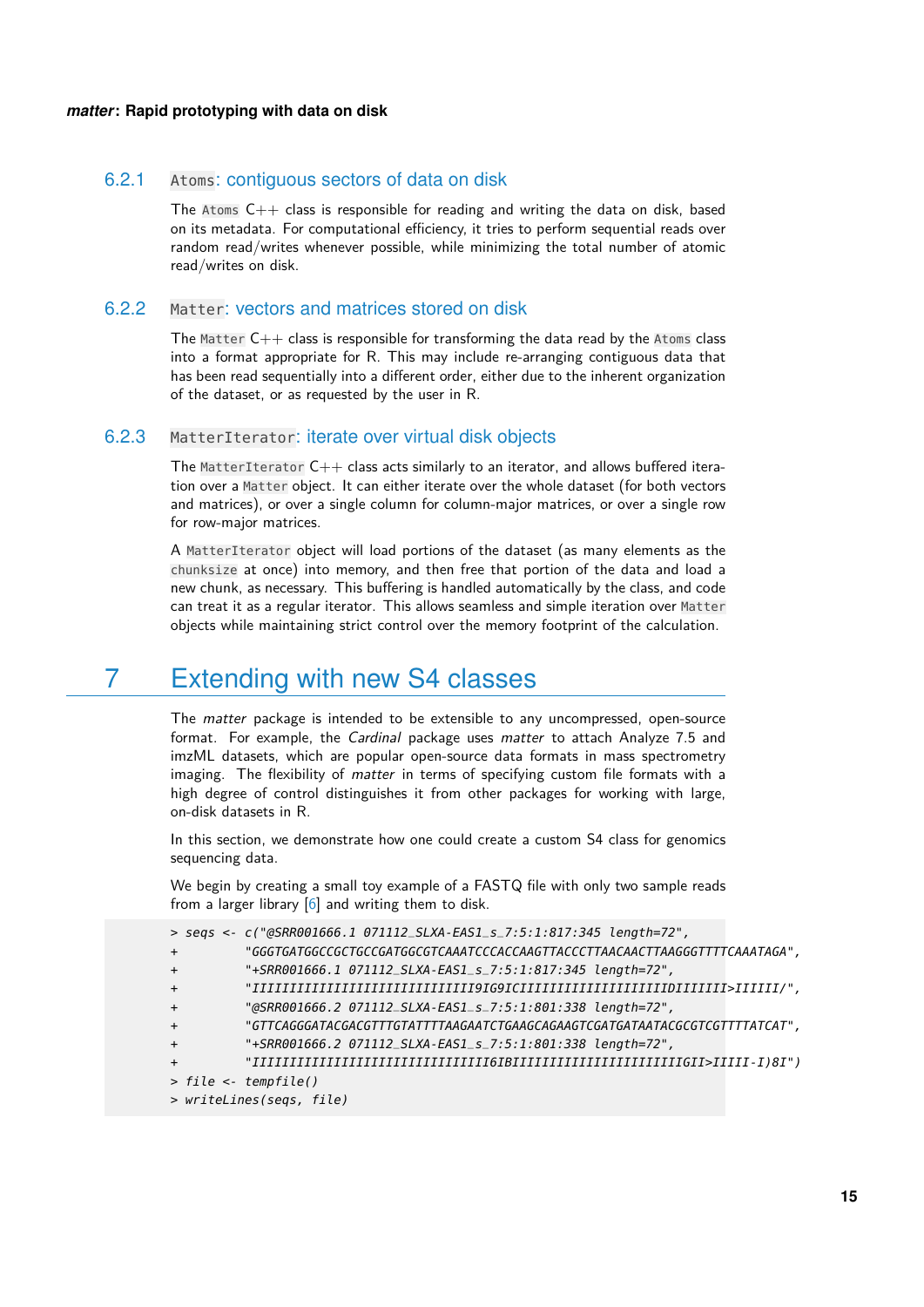We create a new S4 class called Fastq, with slots for a sequence identifier, the raw sequence of letters, and the quality values for the sequence, all of which will be objects of the matter\_str class for on-disk strings.

We also create generic functions and S4 methods to access these slots. Note that if we were creating this class for a package, it would be wiser to import the existing generic functions from packages Biostrings and ShortRead. For the purpose of demonstration, we define them here.

```
> setClass("Fastq", slots=c(
+ id = "matter_str",
+ sread = "matter_str",
+ quality = "matter_str"))
> setGeneric("id", function(x) standardGeneric("id"))
[1] "id"
> setGeneric("sread", function(object, ...) standardGeneric("sread"))
[1] "sread"
> setGeneric("quality", function(object, ...) standardGeneric("quality"))
[1] "quality"
> setMethod("id", "Fastq", function(x) x@id)
> setMethod("sread", "Fastq", function(object) object@sread)
> setMethod("quality", "Fastq", function(object) object@quality)
```
Now we write a function for constructing the new class. First we attach the file as a flat matter\_vec raw byte vector, and calculate the byte offsets of the new lines in the file. This is done by calling which(raw == charToRaw('\n')), which requires parsing the whole vector to do the elementwise comparisons. Note that *matter* will automatically perform this operation in chunks in efficient  $C++$  code. For a large dataset, this means that only chunksize(raw) data elements are ever loaded into memory at once.

```
> attachFastq <- function(file) {
+ length <- file.info(file)$size
+ raw <- matter_vec(paths=file, length=length, datamode="raw")
+ newlines <- which(raw == charToRaw('\n')) # parses the file in chunks
+ if ( newlines[length(newlines)] == length )
+ newlines <- newlines[-length(newlines)]
+ byte_start <- c(0L, newlines)
+ byte_end <- c(newlines, length) - 1L # don't include the '\n'
+ line_offset <- byte_start
+ line_extent <- byte_end - byte_start
+ id <- matter_str(paths=file,
+ offset=1L + line_offset[c(TRUE,FALSE,FALSE,FALSE)], # skip the '@'
+ extent=line_extent[c(TRUE,FALSE,FALSE,FALSE)] - 1L) # adjust for '@'
+ sread <- matter_str(paths=file,
+ offset=line_offset[c(FALSE,TRUE,FALSE,FALSE)],
+ extent=line_extent[c(FALSE,TRUE,FALSE,FALSE)])
+ quality <- matter_str(paths=file,
+ offset=line_offset[c(FALSE,FALSE,FALSE,TRUE)],
+ extent=line_extent[c(FALSE,FALSE,FALSE,TRUE)])
        new("Fastq", id=id, sread=sread, quality=quality)
```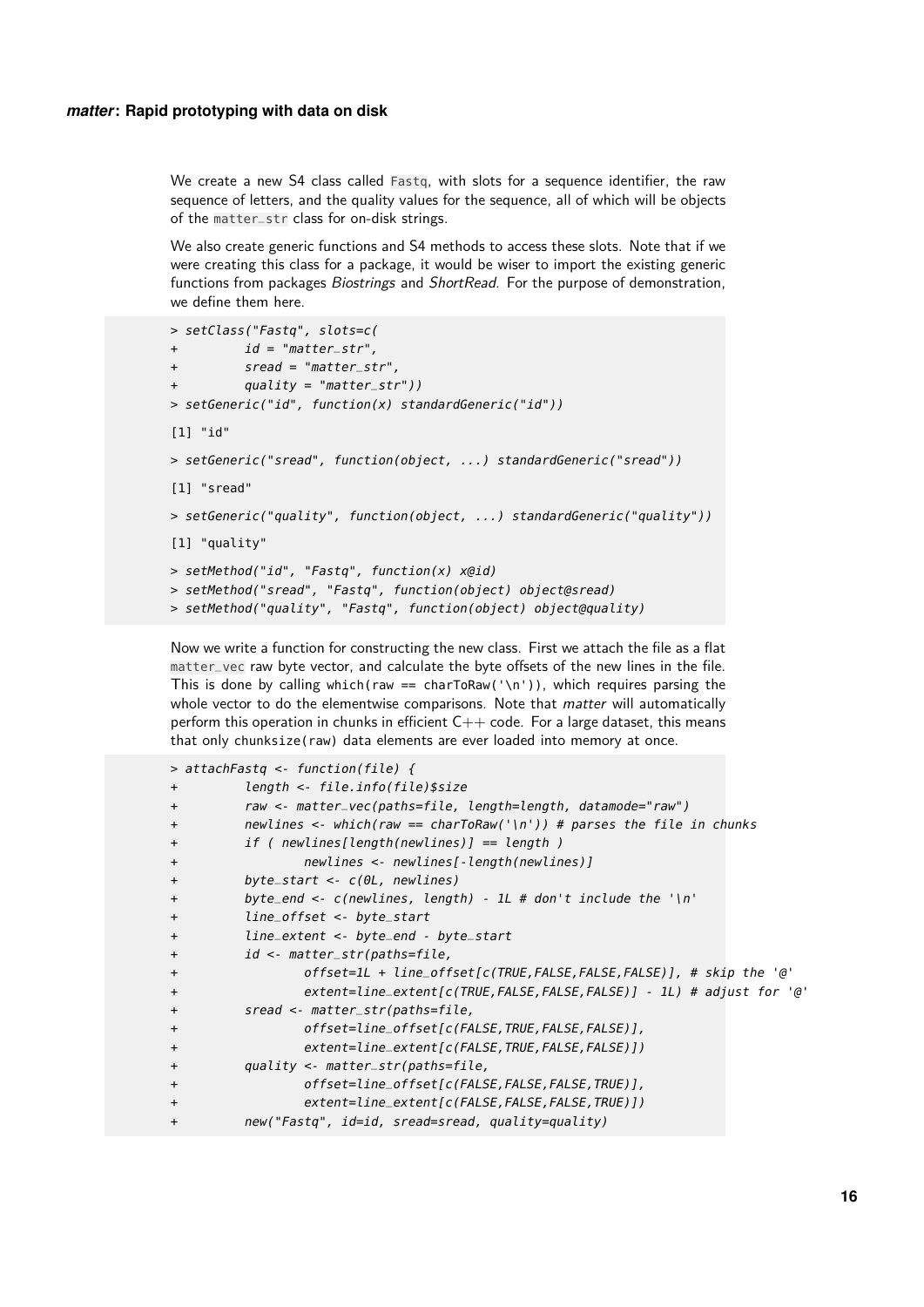```
+ }
```
Now we can call our attachFastq function to parse the file and create an object of our new class Fastq.

```
> fq <- attachFastq(file)
> fq
An object of class "Fastq"
Slot "id":
<2 length> matter_str :: out-of-memory character vector
(6.9 KB real | 108 bytes virtual)
Slot "sread":
<2 length> matter_str :: out-of-memory character vector
(6.9 KB real | 144 bytes virtual)
Slot "quality":
<2 length> matter_str :: out-of-memory character vector
(6.9 KB real | 144 bytes virtual)
> id(fq)[1]
[1] "SRR001666.1 071112_SLXA-EAS1_s_7:5:1:817:345 length=72"
> id(fq)[2][1] "SRR001666.2 071112_SLXA-EAS1_s_7:5:1:801:338 length=72"
> sread(fq)[1]
[1] "GGGTGATGGCCGCTGCCGATGGCGTCAAATCCCACCAAGTTACCCTTAACAACTTAAGGGTTTTCAAATAGA"
> sread(fq)[2]
[1] "GTTCAGGGATACGACGTTTGTATTTTAAGAATCTGAAGCAGAAGTCGATGATAATACGCGTCGTTTTATCAT"
> quality(fq)[1]
[1] "IIIIIIIIIIIIIIIIIIIIIIIIIIIIII9IG9ICIIIIIIIIIIIIIIIIIIIIDIIIIIII>IIIIII/"
> quality(fq)[2]
[1] "IIIIIIIIIIIIIIIIIIIIIIIIIIIIIIII6IBIIIIIIIIIIIIIIIIIIIIIIIGII>IIIII-I)8I"
```
Although this example used only a small toy data file, the same class and parsing function could be applied to much larger files. Very large files would take some time to parse and index the newlines, but the our Fastq class would remain memory-efficient.

## <span id="page-16-0"></span>8 Session info

- R version 4.2.0 RC (2022-04-21 r82226), x86\_64-pc-linux-gnu
- Locale: LC\_CTYPE=en\_US.UTF-8, LC\_NUMERIC=C, LC\_TIME=en\_GB, LC\_COLLATE=C, LC\_MONETARY=en\_US.UTF-8, LC\_MESSAGES=en\_US.UTF-8, LC\_PAPER=en\_US.UTF-8, LC\_NAME=C, LC\_ADDRESS=C, LC\_TELEPHONE=C, LC\_MEASUREMENT=en\_US.UTF-8, LC\_IDENTIFICATION=C